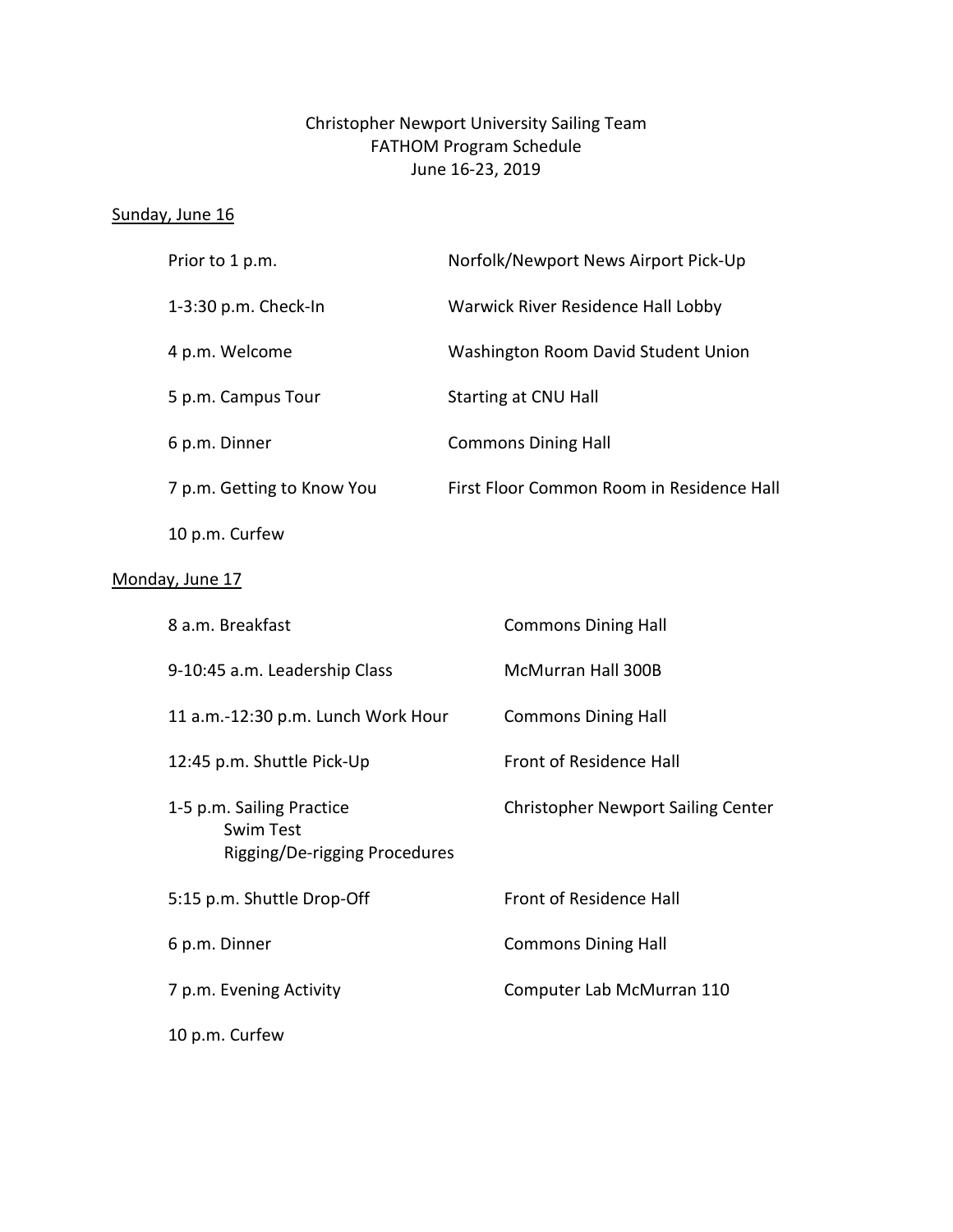# Tuesday, June 18

| 8 a.m. Breakfast                   | <b>Commons Dining Hall</b>                |
|------------------------------------|-------------------------------------------|
| 9-10:45 a.m. Leadership Class      | McMurran 300B                             |
| 11 a.m.-12:30 p.m. Lunch Work Hour | <b>Commons Dining Hall</b>                |
| 12:45 p.m. Shuttle Pick-Up         | <b>Front of Residence Hall</b>            |
| $1 - 5$ p.m.                       | Ullman Loft Experience: Austin Powers     |
| 5:15 p.m. Shuttle Drop-Off         | <b>Front of Residence Hall</b>            |
| 6 p.m. Dinner                      | <b>Commons Dining Hall</b>                |
| 7 p.m. Evening Activity            | Sail Trim Seminar<br>The Mariners' Museum |
|                                    |                                           |

10 p.m. Curfew

### Wednesday, June 19

| 8 a.m. Breakfast                   | <b>Commons Dining Hall</b>           |
|------------------------------------|--------------------------------------|
| 9-10:45 a.m. Leadership Class      | McMurran 300B                        |
| 11 a.m.-12:30 p.m. Lunch Work Hour | <b>Commons Dining Hall</b>           |
| 12:45 p.m. Shuttle Pick-Up         | Front of Residence Hall              |
| 1:30-5 p.m. Team Keelboat Activity | Hampton Yacht Club                   |
| 5:30 p.m. Shuttle Drop-Off         | Front of Residence Hall              |
| 6 p.m. Dinner                      | <b>Commons Dining Hall</b>           |
| 7 p.m. Evening                     | Morning Light Leadership Common Room |
| 10 p.m. Curfew                     |                                      |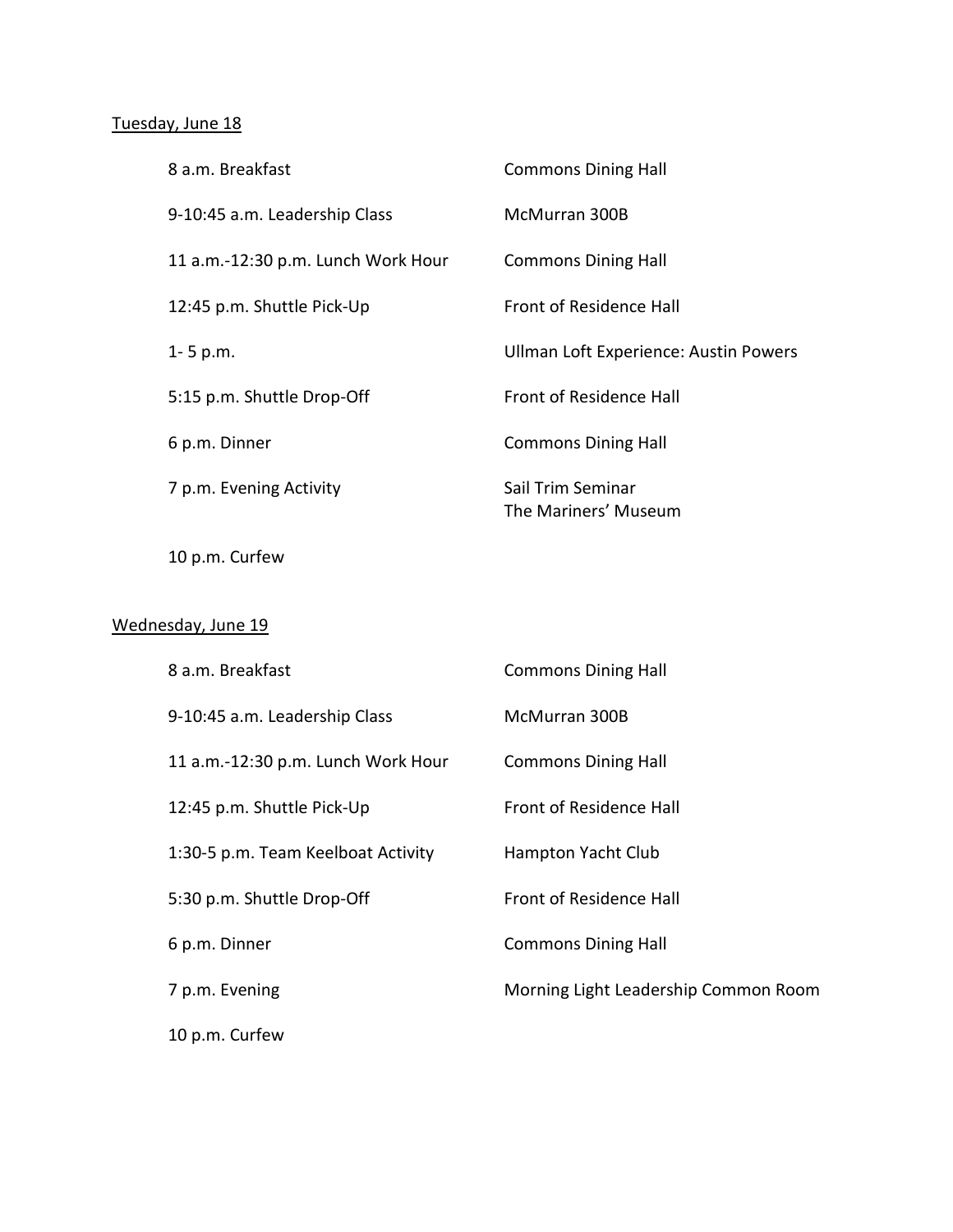## Thursday, June 20

| 8 a.m. Breakfast                   | <b>Commons Dining Hall</b>                                         |
|------------------------------------|--------------------------------------------------------------------|
| 9-10:45 a.m. Leadership Class      | McMurran 300B                                                      |
| 11 a.m.-12:30 p.m. Lunch Work Hour | <b>Commons Dining Hall</b>                                         |
| 12:45 p.m. Shuttle Pick-Up         | Front of Residence Hall                                            |
| 1-5 p.m. Sailing Practice          | <b>Christopher Newport Sailing Center</b>                          |
| 5:15 p.m. Shuttle Drop-Off         | Front of Residence Hall                                            |
| 6 p.m. Dinner                      | <b>Commons Dining Hall</b>                                         |
| 7 p.m. Evening Activity            | Mark Wheeler, Offshore Navigation and<br><b>Safety Common Room</b> |
| 10 p.m. Curfew                     |                                                                    |
| Friday, June 21                    |                                                                    |
| 8 a.m. Breakfast                   | <b>Commons Dining Hall</b>                                         |
| 9-10:45 a.m. Leadership Class      | McMurran 300B                                                      |
| 11 a.m.-12:30 p.m. Lunch Work Hour | <b>Commons Dining Hall</b>                                         |
| 12:45 p.m. Shuttle Pick-Up         | Front of Residence Hall                                            |
| 1-5 p.m. Sailing Practice          | <b>Christopher Newport Sailing Center</b>                          |
| 5:15 p.m. Shuttle Drop-Off         | Front of Residence Hall                                            |
| 6 p.m. Dinner                      | <b>Commons Dining Hall</b>                                         |
| 7 p.m. Evening Activity            | <b>Team Race Lecture</b>                                           |